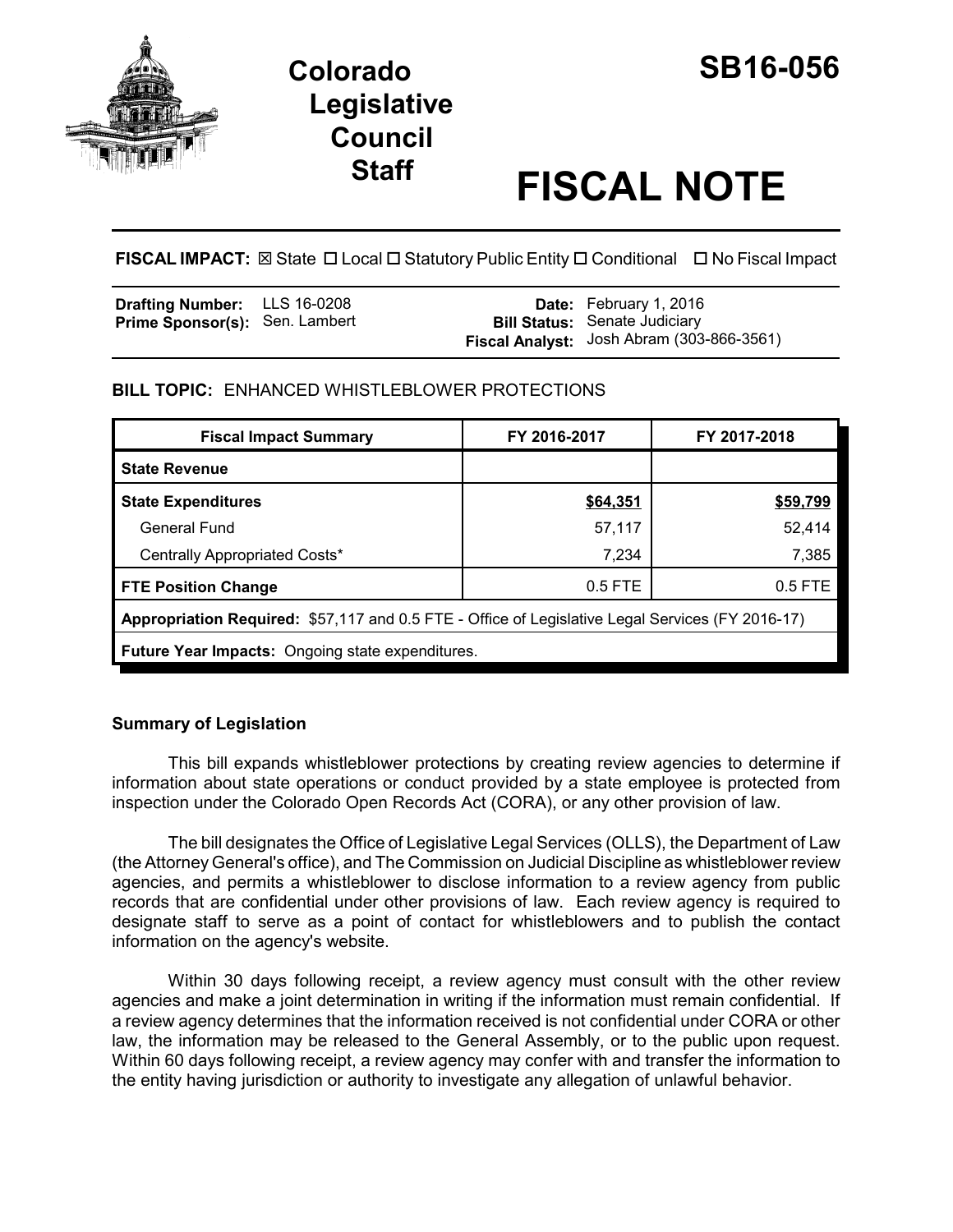February 1, 2016

#### **Background**

The Colorado Commission on Judicial Discipline is responsible for disciplinary proceedings to enforce sections of the Colorado Constitution, which provide that a justice or judge of any court of record may be disciplined or removed from office for misconduct, or may be retired for a disability that interferes with the performance of his or her duties. The commission is part of the Office of Attorney Regulation Counsel within the Supreme Court / Court of Appeals in the Judicial Department. The commission is funded from annual attorney registration fees and law examination application fees. All fee revenue is continuously appropriated to the Judicial Department. For information purposes, the anticipated cash fund expenditures for attorney regulation activities in FY 2015-16 is \$10.65 million. The Judicial Department reported actual expenditures were about \$10.23 million in FY 2014-15.

#### **State Expenditures**

*For FY 2016-17, this bill increases state expenditures by \$64,351 General Fund, and 0.5 FTE. Increased state expenditures for FY 2017-18 are \$59,799 General Fund, and 0.5 FTE.* Workload is increased in the Department of Law, the Judicial Department, and the OLLS. Because whistleblowers may provide information to any review agency and the three must coordinate to arrive at a joint opinion, workload is increased in all three agencies.

**Department of Law (DOL).** Assuming the agencies review at least one whistleblower case annually, workload increases to coordinate an analysis and review the information to determine confidentiality. Although this is expanded workload for the department, staff capacity is estimated as sufficient to implement the bill within existing appropriations. If the bill encourages more state employees to become whistleblowers, the cost to the DOL will increase. Any need for additional appropriations in the department will be handled during the annual budget process.

*Commission on Judicial Discipline.* The Judicial Department will have increased workload costs to implement the bill. This includes additional administrative staff support to free capacity of existing staff to address whistleblower cases, and associated operational expenses. For the next fiscal year, the commission has sufficient resources to implement the bill without increasing fees on attorneys. Should additional resources become necessary, the commission can adjust fees. The commission has continuos spending authority for this fee revenue. Therefore, no additional appropriations for the Judicial Department are required from the General Assembly.

*Office of Legislative Legal Services.* The OLLS does not maintain the necessary legal expertise to analyze and make a CORA determination in whistleblower cases. The office will require an increase in 0.5 FTE and operational expenses to implement the bill and to operate as a whistleblower review agency. New costs will include the hiring of a part-time attorney with specific expertise to facilitate whistleblower data reviews, and to serve as a point of contact for state employees or others wishing to disclose information. Further, the office will have operational expenses that may include additional contracting for legal services and investigatory services. Total increased costs are displayed in Table 1.